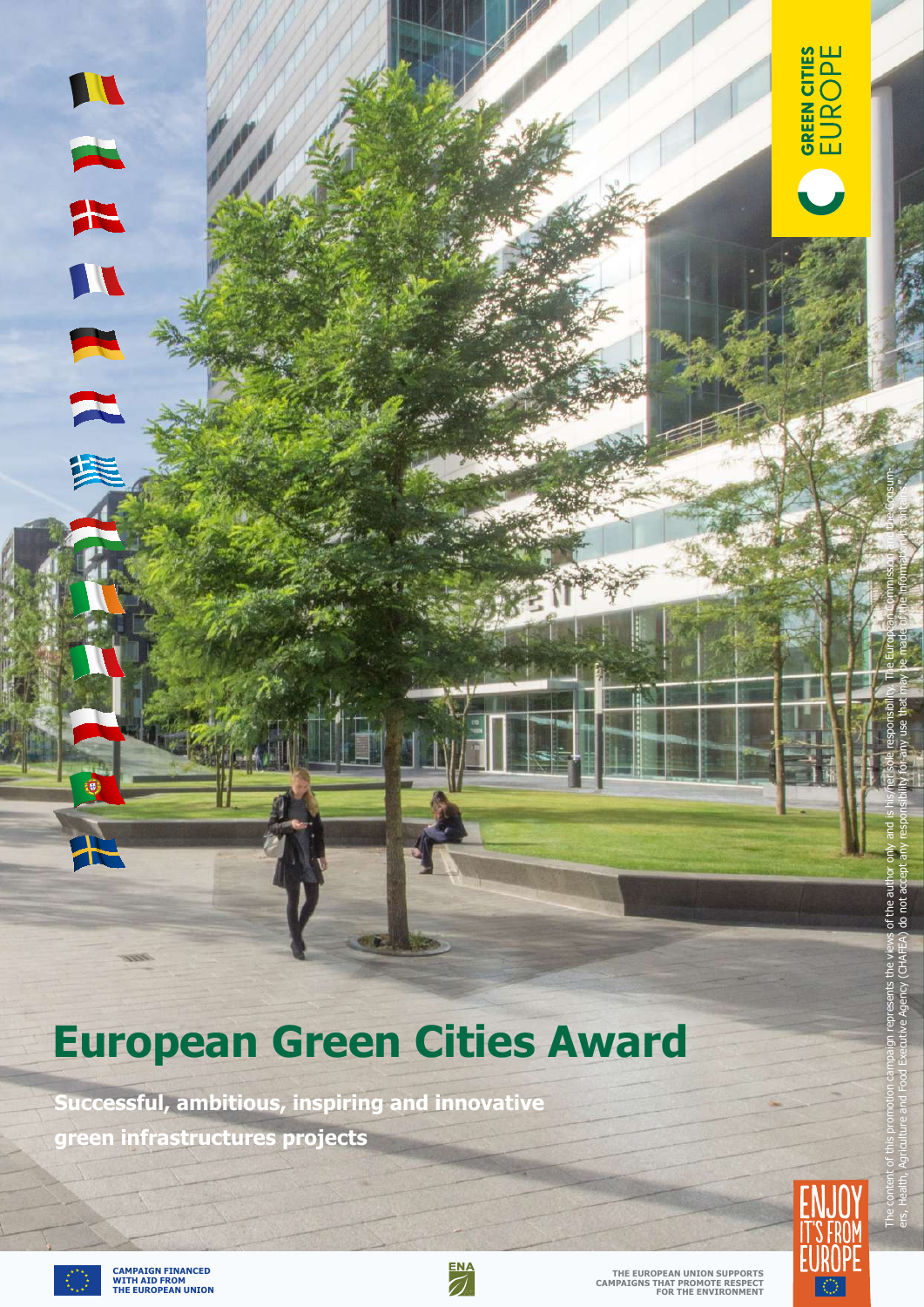### **European Green Cities Award Introduction**



### **Price winning projects that let green excel in its positive impact on urban welfare**

As part of the "More Green Cities for Europe" campaign, a yearly, international contest with award ceremony will be organised. The contest started in 2020 with a first edition in The Netherlands. In 2021 Belgium will be the host.

#### **The goal of the award**

The European Green Cities Award encourages successful, ambitious, inspiring and innovative green infrastructures projects.

#### **What projects participate**

All inspiring projects that make optimum use of the added value of green infrastructures in the living environment can participate.

For imaging some examples:

- Interior planting of a school
- A new residential area with public gardens
- A business garden with workplaces
- A hospital with green treatment rooms
- A new city park with sports and play facilities
- A green renovated industrial estate

(Participating projects need to be fully realised and put into use no more than 5 years ago.)

#### **Who is the participant?**

Any person involved in the project can initiate an application. The official submitter is ultimately the party that financed the project.

#### **Any costs?**

Participation in the competition is free of charge. If you incur costs yourself, for example for submitting your project or for your presence at the prize-giving ceremony, these will be at your own expense.





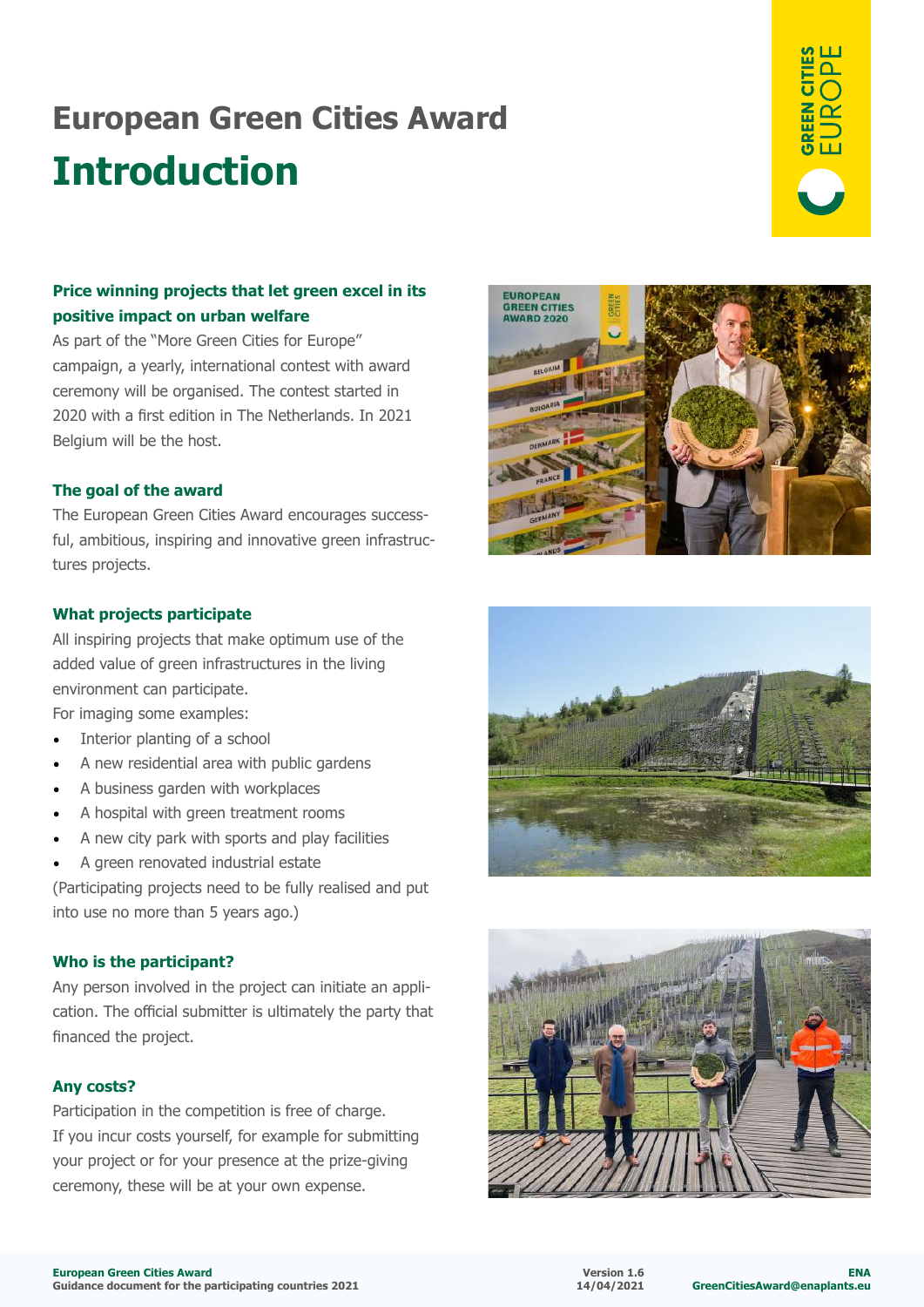## **European Green Cities Award Some more details**



#### **The process with timeline**

| 1 June 2021                    | Project forms can be submitted                                                   |
|--------------------------------|----------------------------------------------------------------------------------|
| 30 July 2021                   | End date for applications                                                        |
| 6 August 2021                  | Projects checked for admission by central organisation and start judging process |
| 6 September 2021               | Winner selected by jury                                                          |
| To be decided, due to COVID-19 | Award ceremony                                                                   |
|                                |                                                                                  |

#### **The judging process**

- The application forms of the 13 nominated projects are shared with all the members of the jury
- Based on the supplied information and the public available information about the project, every member of the jury individually rates the judging criteria with 0-10 points (higher is better), including a short motivation. (Judging Criteria in following chapter)
- The members of the jury are allowed to request the participants for more information.
- The members of the jury may visit projects and consult with each other. This is not compulsory.
- After all scores are submitted, the organising country will share the scores with all members of the jury.
- The project with the highest score will be selected as a winner. In the situation that two projects score the same, the jury will vote for the winner.

#### **Award ceremony**

The award event will take place at the European Parliament in Brussels during an International Green Cities Congress. The final date is not yet decided.

#### **The prize**

The prize consists mainly of honour. A lot of attention for the project in the (printed and social) media is expected. In addition, the winning project will receive a 'trophy'.

#### **Who to contact?**

If you have any questions, or need more details, don't hesitate to contact the organisation. Each participating country also has a local contact. The members of the jury cannot be contacted unless they ask for it.

Central organisation: GreenCitiesAward@enaplants.eu (In Dutch or English)

**Germany:**

**Belgium:** elias.deboeck@vlam.be **Bulgaria:**

taniagarden@hotmail.com

**France:**

**Denmark:**  roeds@roeds-planteskole.dk

emmanuelle.bougault@valhor.fr

**Greece:** anastasios@kalantzisplants.com **Hungary:** szabo.jozsef@diszkerteszek.hu **Ireland:**

gatzemeier@gruen-ist-leben.de

Michal.Slawski@BordBia.IE

**Italy:** segreteria@anve.it

**The Netherlands:** smet@anthos.org

**Poland:** info@milczynski.com.pl

**Portugal:** info@apppfn.pt **Sweden:** maja.persson@lrf.se

Thank you for mentioning "Green Cities Award" in the subject line of your e-mail.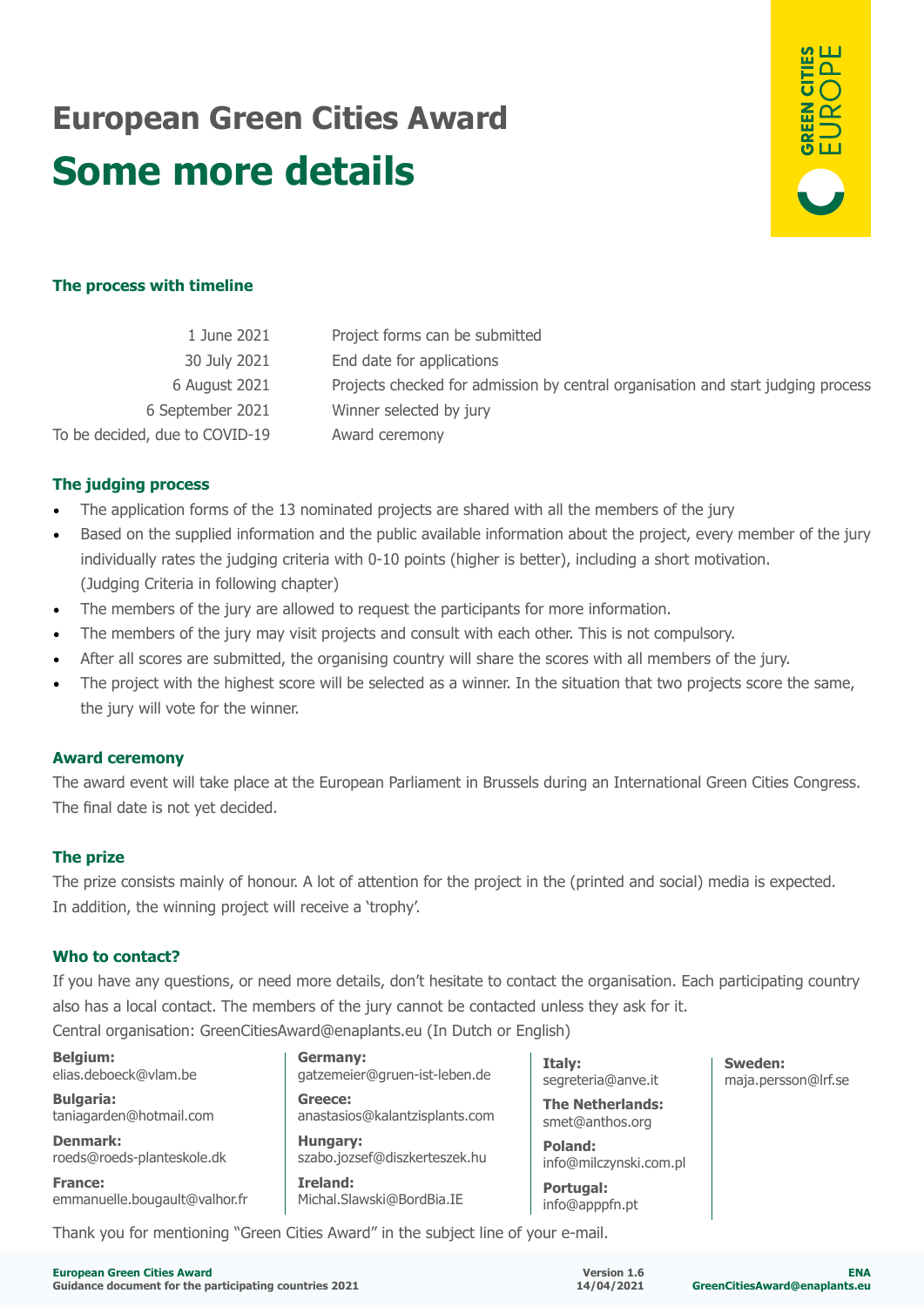# **European Green Cities Award The judging criteria**



#### • **Greenery (A double weighting shall be applied to this criterion!)**

The greenery will be assessed on the right assortment for this application. Quality and diversity are taken into account. Special and unique applications may contribute to a higher appreciation.

#### • **The overall design (landscape and optional associated buildings)**

The most important point of assessment is the integral design in which the elements in the project match each other. And where the project connects to its surroundings. The uniqueness of the design is an added advantage.

#### • **The contribution to the well-being of users**

Depending on the type of project, visitors, patients, students, residents or employees benefit from the added value like well fare, productivity ans social cohesion. The size of the expected effect and the size of the group of profiteers determine the rating.

#### • **The impact on the climate**

For the valuation, the impact of the project is estimated on the following components: Rainwater collection and discharge and temperature regulation.

#### • **The impact on the environment**

Materials used are assessed for environmental impact during production and for circularity. If the project has a logical effect on the perception of noise nuisance and on the capture of CO2, NOx and particulate matter, this may be taken into account.

#### • **The impact on economic factors**

For the assessment, an estimate is made of the relationship between the investment (construction and maintenance) and the revenues. This may include an estimate of the effect on property value in the surrounding area and positive impact on local economy (for shops , restaurants...).

#### • **Used constructing materials**

It will be assessed on the right product choice for this application. Quality is taken into account. Special and unique applications may contribute to a higher appreciation.

#### • **Innovativeness and reproducibility**

Innovativeness is appreciated. A good reproducibility of the entire project, or parts of it, improves the score.

#### **Important remark!**

The set-up of the award does not allow all criteria to be fully researched and factually substantiated. These cases are judged subjectively by the judges on the basis of their insights and experience and on the basis of the information provided by the participant. Only the jury chooses the winner. No correspondence is possible outside the jury about the content of the assessment process.